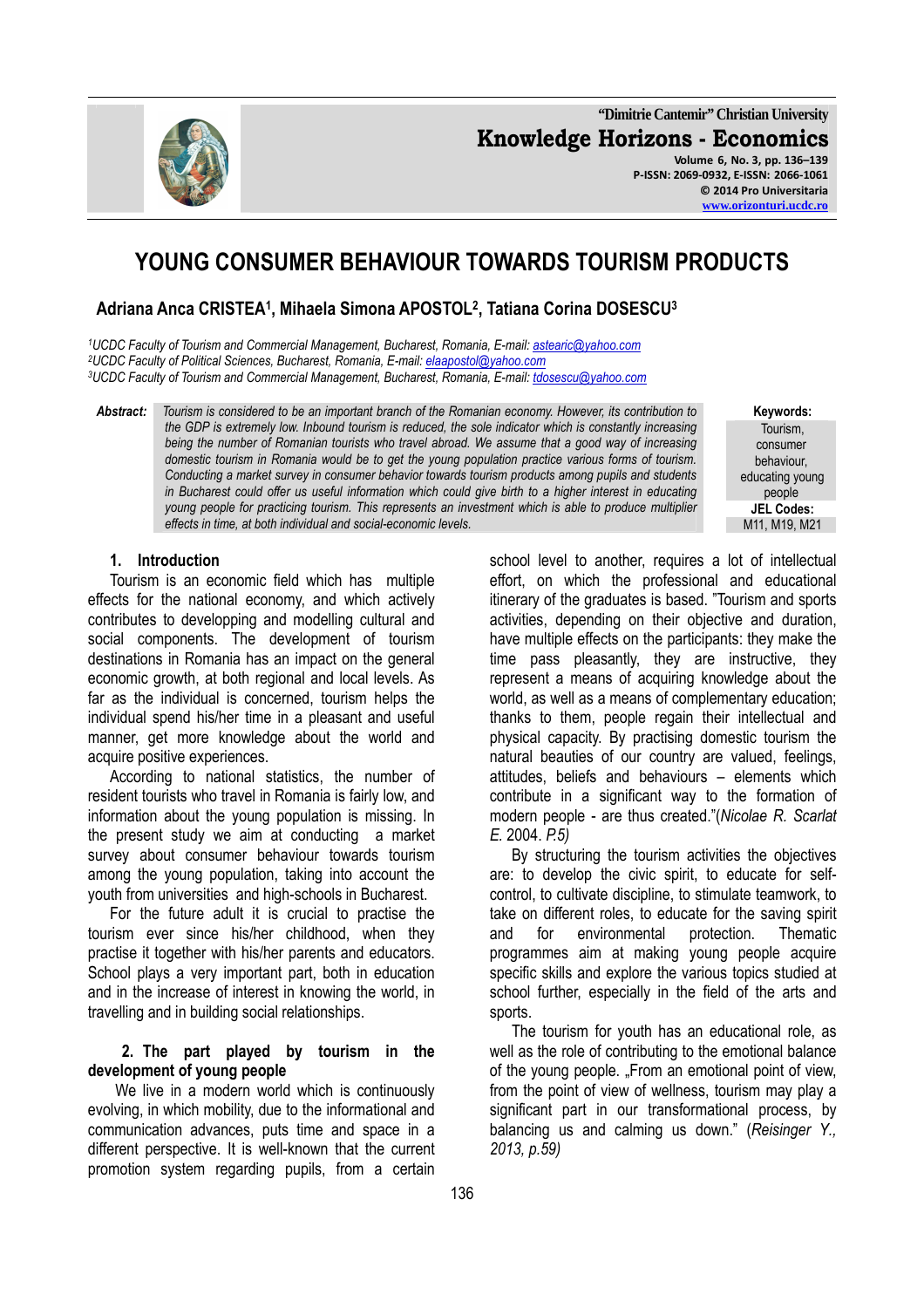It is preferable that young people should benefit from tourism programmes specially designed for them. Their main component is educational " More often than not, the activities are educational from several perspectives, even though some of them have a certain degree of priority. The most frequent types of education which can be achieved in the tourism activities one can mention: the education regarding the environmental protection, the education regarding the fight against noxious factors, the education regarding physical exercice and sports, the education for disciplined behaviour". (*Nicolae R. Scarlat E.* 2004, p.29.*)*

Youth camps represent the most complex tourism product in which various and complex activities can be achieved. The beneficiaries of these services acquire new knowledge, maintain and improve their health, can get new insights, acquire new survival techniques and learn how to provide emergency care.

The national youth camp offer is rich and various, providing young people with the possibility of travelling, of building social networks and of acquiring new skills. The National Agency of Camps and School Tourism, which reports to the Ministery of Youth and Sports, organizes camps for young people between the ages of 14 and 35 years, such as: the national youth camp "the Goden Compass", organized in August in the resort Arbănași, having the theme "hands-on orientation activities in tourism"; the national history camp and the national camp .The tourism in Galati between the fascination of nature and the Christian monuments", which take place in the resort Gârboavele in August, the national camp of speleology and photography at the end of August in the resort Arieșeni (ANTTS). These are but only a few examples of thematic camps which have an important educational role in the development of young people.

#### **3. Researching the consumer behaviour towards tourism among the pupils and students in Bucharest**

### **3.1. The reference community**

In Bucharest there are 24 academic educational bodies among which there are 12 belongig to the state and 12 private institutions. The pre-university educational network is organized based on the district where they are located, in accordance with the data illustrated in tables 1. and 2.

| <b>District</b> |              | <b>Number of units</b> |  |
|-----------------|--------------|------------------------|--|
|                 | <b>State</b> | <b>Private</b>         |  |
| <b>Total</b>    | 149          | 17                     |  |
| District 1.     | 24           | 6                      |  |
| District 2.     | 28           | 2                      |  |
| District 3.     | 29           | 2                      |  |
| District 4.     | 22           |                        |  |
| District 5      | 24           | 3                      |  |
| District 6      | 24           |                        |  |

*Table 1.* The primary and high-school educational network in Bucharest

Source: The Schools Inspectorate of the City of Bucharest

In Bucharest, in the school year 2013-2014 there is a number of 166 functional schools with classes I-VIII, comprising 149 state schools and 17 private schools, having a total number of 17074 of pupils. (ISMB).

*Table 2.* The high-school and post high-school educational network in Bucharest

| <b>District</b>     | <b>Number of units</b> |                |
|---------------------|------------------------|----------------|
|                     | <b>State</b>           | <b>Private</b> |
| <b>Total number</b> | 117                    | 16             |
| District   1.       | 27                     | 5              |
| District 2.         | 26                     | 2              |
| District 3.         | 19                     | 6              |
| District 4.         | 16                     |                |
| District 5          | 11                     |                |
| District 6          | 18                     |                |

Source: The Schools Inspectorate of the City of Bucharest

 The high-school educational system in Bucharest comprises 133 schools which represent 117 state schools and 16 private schools. In the school year 2013-2014 this educational level included 74.612 pupils (*ISMB).* 

### **3.2 How the market survey is done**

**The market survey aimed at** getting to know the youth behaviour in Bucharest towards the practice of the tourism. Thus, our conjectures are as follows:

 - most of the trips are made during the secondary school and during the high-school years

 - young people travel most of the time unaccompanied

- they prefer trips by train and by car,

 - they prefer the internet as a source of information about tourism destinations.

The community surveyed comprised pupils from 3 high-schools, among which there is an economic highschool, as well as students from two universities of economic studies, one owned by the state and the other one a private institution.

Data was collected with the help of teachers from those institutions, which became interview operators. The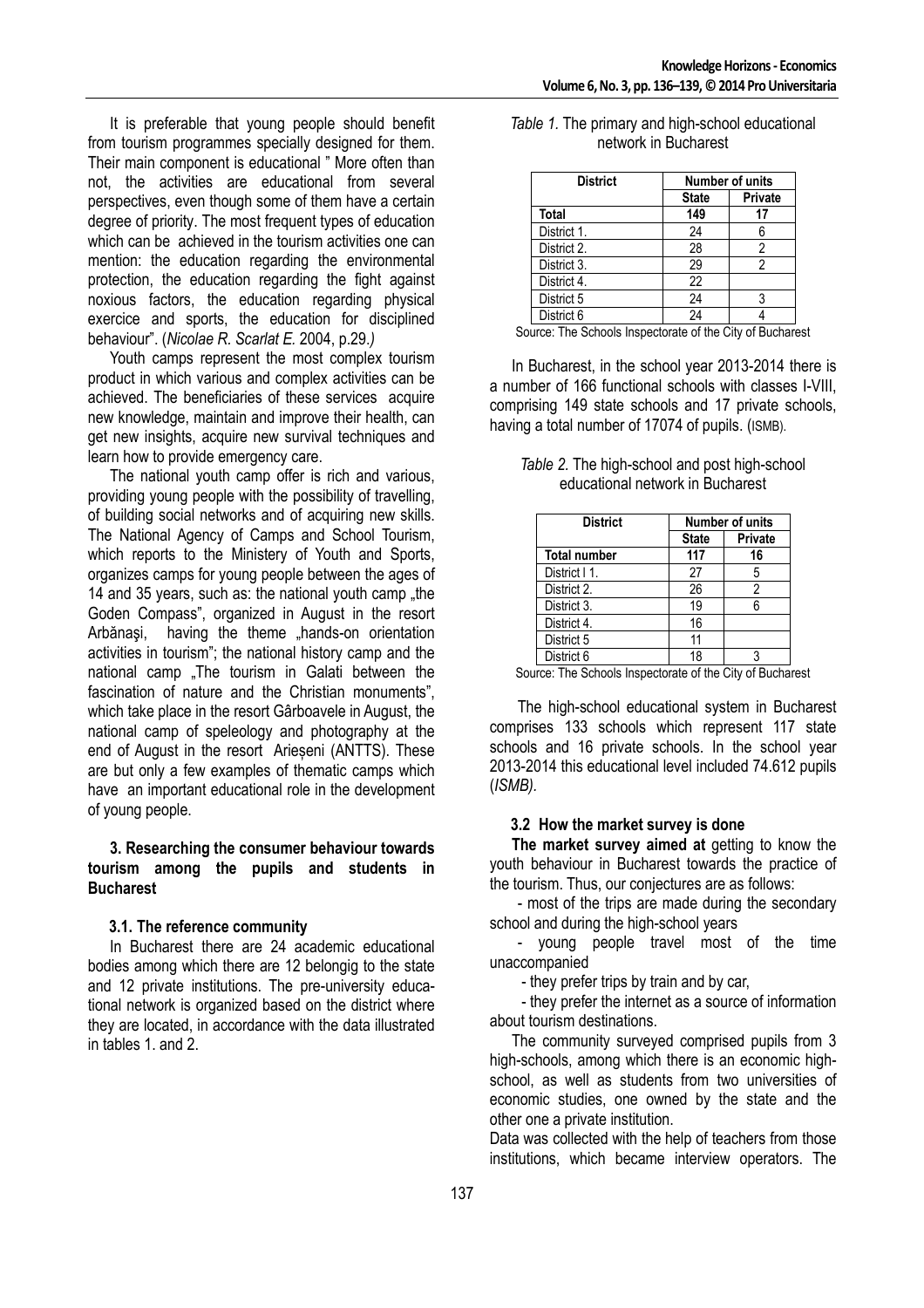objectives of the research were presented at the class/grooup levels, questionnaires were handed in and the persons who were interested in the interview responded individually to the questions. The market survey was conducted between the 15th of March-15th of April 2014. The resulting sample of costumers included 399 persons. The questionnaire comprised 18 closed questions with suggested answers.

## **3.3.The Analysis of the Data**

The sample of customers is made up of 64% females and 36% males. Out of the total number of persons surveyed, 64% have the age between 15-18 years, 14% have the age between 19-25 years and 22% are aged above 26 years. As far as the number of family members is concerned, the situation is as follows: 11% come from two-member families, 34% come from 3-member families, 37% from 4-member families, 13,5 % from 5-member families and 4,5% from families with over 5 members After analyzing the distribution according to revenue groups, the results are as follows: 2,3% of the persons come from families with revenues of below 1000 lei a month; 38,3% have an average revenue between 1001 and 2000 lei, 27,8 % have an average family revenue between 2001-3000 lei; 14,3% have an average family revenue between 3001-4000 lei; 6,8% have an average family revenue between 4001-5000 lei and 10,5% stated that their average family revenue is above 5001 lei, while 11% of the young people have their own revenues. Out of the total number of persons surveyed, 34% do not own a personal or a family car.

 A large proportion of the young population who responded to the questions in the questionnaire prefer trips in a very high proportion (97%), 2,25% prefer to travel a little, while 0,75% stated that they do not like to travel.

 Regarding the question referring to the age at which they made their first trip, the following answers resulted: 7,5% of the persons interviewed made their first trip before the age of 2 years, 50,4% travelled for the first time at an age between 3 and 6 years, 23,3% made their first trip between the ages of 7-10, 9,8% travelled for the first time at the ages between 11-14, and only 9% benefited from tourism services for the first time at an age above 15 years.

 As far as the young people's preferences are concerned, the situation is as follows: inbound tourism is practised by a large proportion, the seaside being their favourite destination (75,9%), 18,8 % of the interviewed people preferring the mountains, 57,2% prefer to visit relatives and friends, 14,3% practise tourism in their summer residences, while only 6% choose hydropathic tourism. Just a part of the persons surveyed travel abroad, 60,6% prefer the Western Europe, 33,1% prefer the Eastern Europe, 4,5% travelled to the United States, while 1.8% chose other destinations.

 54,9% of the young people prefer mixed holidays (stay + sightseeing tours), 35% prefer stay holidays, 5,3% stated that they prefer sightseeing tourism and 12,8% prefer youth school camps. Out of the total number of the people interviewed, 34% went to a camp at least once. Out of this number, 54,1% went to rest and leisure camps, 19,5% went to sports camps, 10,5% chose hands-on orientation camps, 9,8% went to art camps, while 6% went to foreign languages camps and 6% went to survival camps.

 As far as the trip is concerned, the means of transportation used are as follows: 63,2% went on holidays by car, 24,1% used the plane, 19,5% travelled by train and only 6% travelled by coach. The main source of information as far as the trip is concerned is the internet - 39,3%, 37,1% chose the destination upon their friends' recommendation, 13,3% upon their family's recommendation and only10,3% consulted travel agencies. 62,4 %, of the young people prefer to travel unaccompanied, 31,6% travel with their parents, 4,5% travelled accompanied by their teachers and 1,5 % are accompanied by their coaches. Regarding the question related to the frequency of the trips made during the schooling period the following results have been obtained: before the primary school 56,4% of the persons interviewed stated that they went on 1-5 trips on average, 20,3% went on over 10 trips during that period, 9,8% made between 6-10 trips and 13,5% did not make any trip in that period of time. During the secondary school years, most of the young people made between 1-5 trips (36,8%), 27,1% made between 6-10 trips, 24,8% made over 10 trips in that period of time and 11,3% did not make any trip. Out of the total of 399 persons only 43 persons took part in tourism programmes organized by schools. With regard to the frequency of the tourism practice during the high-school period 61,6% of the the persons interviewed made between 1 and 5 trips, 15% made between 6-10 trips, 13,6% made over 10 trips and 9,8% never practised tourism in the period in question. Out of the total number of the surveyed persons, only 37 persons benefited from programmes organized by schools. 77% of the students surveyed stated that they never went on a trip during the faculty years, 11% made between 1 and 5 trips, 12% travelled in that period between 6 and 10 times and nobody made more than 10 trips. Out of the students interviewed no one took a trip organized by the institution he/she attended.

To the question "When did you last go on a trip?", 35,3% responded that they went on a trip a month